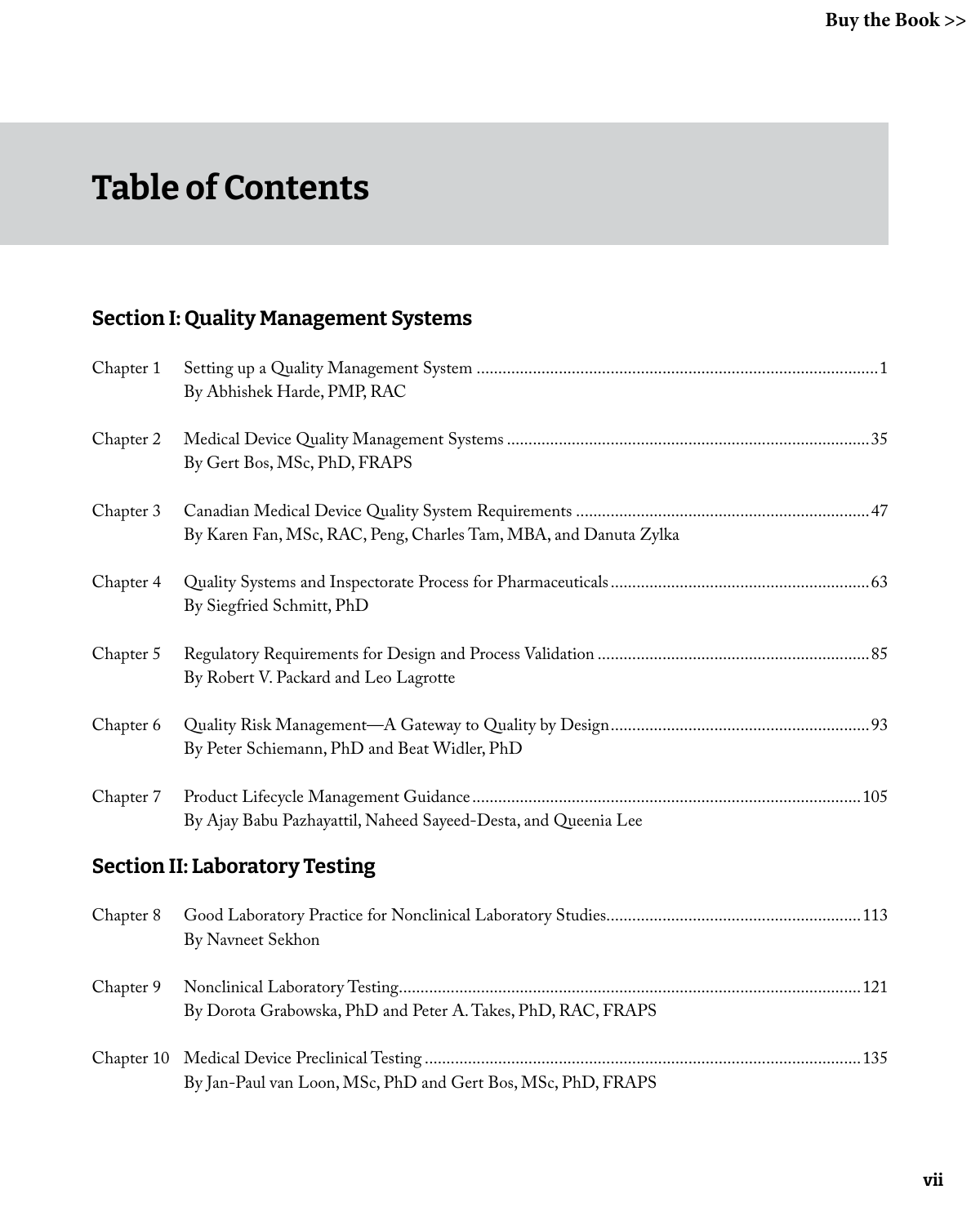|            | By Anu Gaur, PhD, MBA, MSRA, RAC                                                                                                                                                              |  |
|------------|-----------------------------------------------------------------------------------------------------------------------------------------------------------------------------------------------|--|
|            | By Kurt Stahl and Jennifer G. Brown, PhD, RAC                                                                                                                                                 |  |
|            | <b>Section III: Production</b>                                                                                                                                                                |  |
|            | By Andrea Armando, RAC                                                                                                                                                                        |  |
|            | By Joscelyn Bowersock, MS-RA and Richard Vincins, CQP, MCQL, CBA, CQA, RAC                                                                                                                    |  |
|            | By Bocar Guisse, MSc and Fraidianie Sévigné                                                                                                                                                   |  |
|            | Chapter 16 Impact of Good Manufacturing Practices on Printed Packaging Components 215<br>By Debra Goetchius                                                                                   |  |
|            | By Stephen Antonelli and Michael Craig                                                                                                                                                        |  |
|            | Chapter 18 Fundamental Principles for Labeling and Promotion of Prescription Medical Products247<br>By Joanne S. Hawana, MS, JD, Bethany J. Hills, MPH, JD, and Benjamin M. Zegarelli, MS, JD |  |
|            | <b>Section IV: Clinical Studies</b>                                                                                                                                                           |  |
|            | By Anu Gaur, PhD, MBA, MSRA, RAC, Bettina Merz-Nideroest, MPharm, and Andrea Zobel, PhD                                                                                                       |  |
|            | By Mahdis Dorkalam, MSc, RHN, and Navneet Sekhon                                                                                                                                              |  |
| Chapter 21 | By Loes Pelgrim, MSc and Gert Bos, MSc, PhD, FRAPS                                                                                                                                            |  |
| Chapter 22 | Clinical Trials: GCPs, Regulations and Compliance for Drugs, Biologics and Medical Devices 333<br>By Monique Carter, MS, RAC and Samantha Zappia, MS, RAC                                     |  |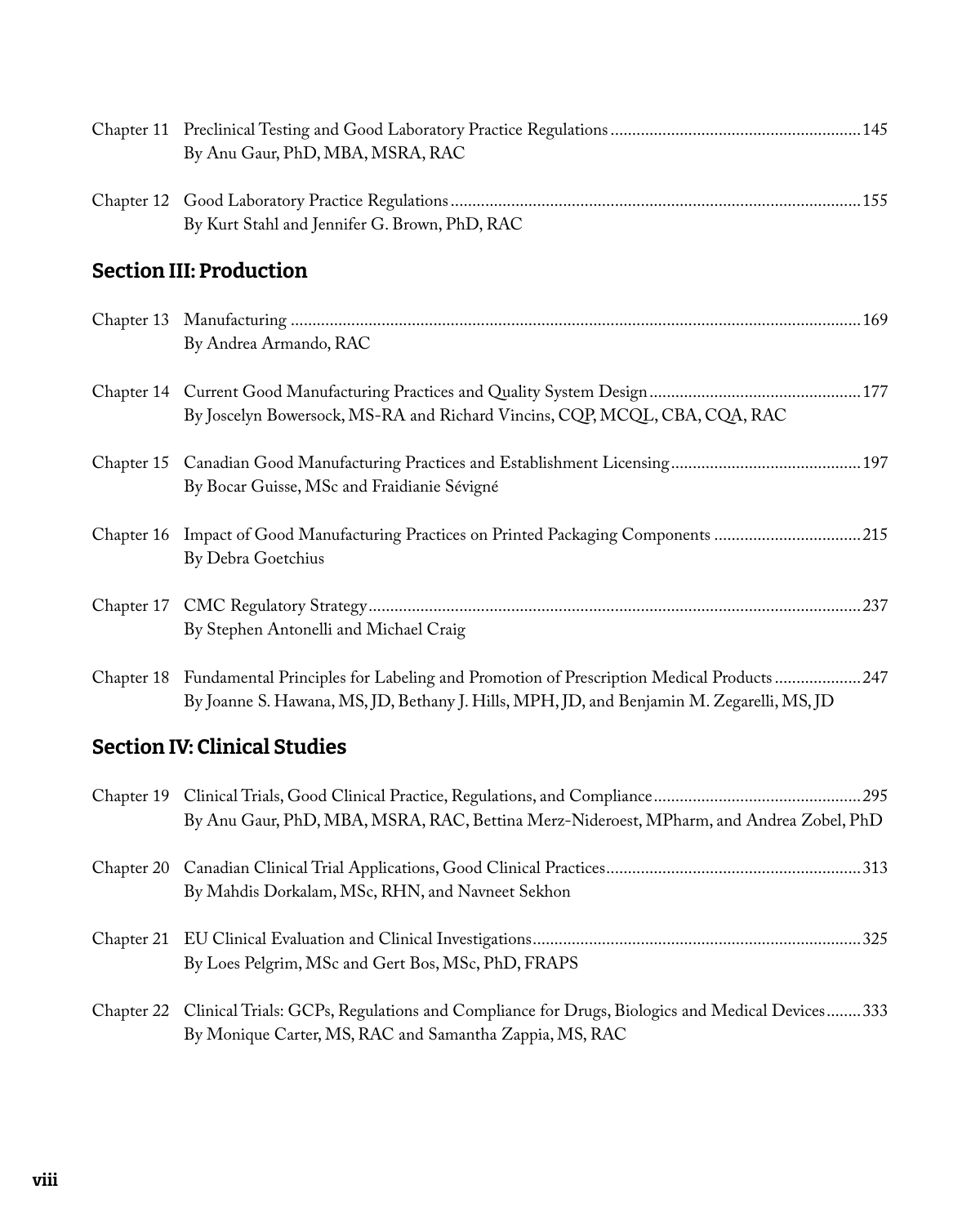## Section V: Inspection, Compliance, and Enforcement

|               | By David W. Husman, PhD, ASQ CPGP, RAC and John Rossman, MBEE, RAC                                                         |  |
|---------------|----------------------------------------------------------------------------------------------------------------------------|--|
|               |                                                                                                                            |  |
|               | By Robert Rogers, MS, RAC                                                                                                  |  |
|               | Chapter 25 Components of a REMS: Communication Plans and Implementation Systems 411<br>By Edward Tabor, MD                 |  |
| Chapter 26    | By Edward Tabor, MD                                                                                                        |  |
|               | By Edward Tabor, MD                                                                                                        |  |
|               | By Salma Michor, PhD, MBA, CMgr, CQA, RAC                                                                                  |  |
| <b>Tables</b> |                                                                                                                            |  |
|               |                                                                                                                            |  |
|               |                                                                                                                            |  |
|               |                                                                                                                            |  |
|               |                                                                                                                            |  |
|               |                                                                                                                            |  |
|               |                                                                                                                            |  |
|               |                                                                                                                            |  |
|               |                                                                                                                            |  |
|               |                                                                                                                            |  |
|               |                                                                                                                            |  |
|               |                                                                                                                            |  |
|               |                                                                                                                            |  |
|               |                                                                                                                            |  |
|               |                                                                                                                            |  |
|               |                                                                                                                            |  |
|               |                                                                                                                            |  |
|               |                                                                                                                            |  |
|               |                                                                                                                            |  |
|               | Table 9-9. Useful Web Resources for Planning and Conducting Animal Studies in Accordance With the Three Rs' Principles 130 |  |
|               |                                                                                                                            |  |
|               |                                                                                                                            |  |
|               |                                                                                                                            |  |
|               |                                                                                                                            |  |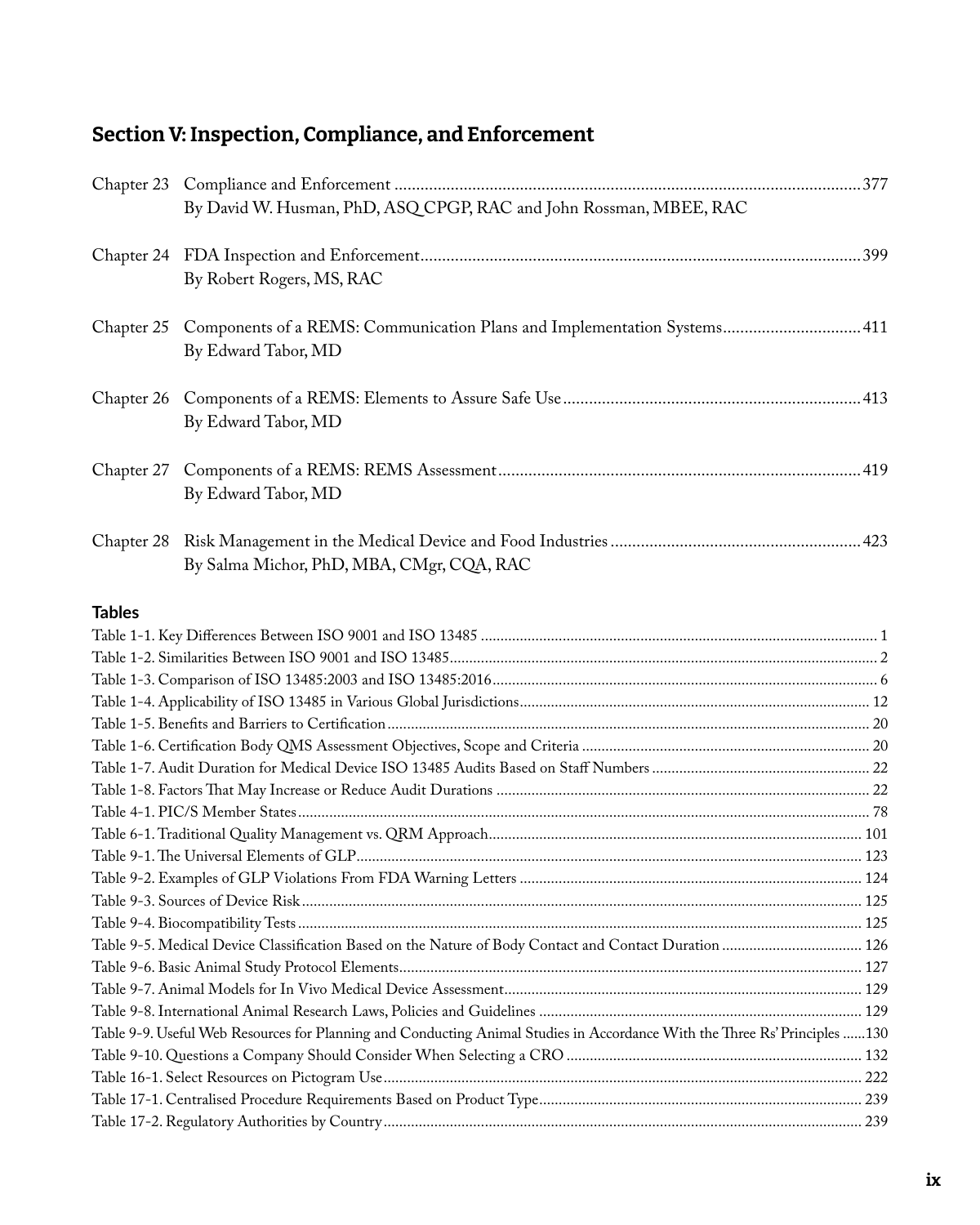| Table 18-4. Summary of PI Sections Under the PLR, Including Relevant Regulations and Available Guidance  257                      |  |
|-----------------------------------------------------------------------------------------------------------------------------------|--|
|                                                                                                                                   |  |
|                                                                                                                                   |  |
|                                                                                                                                   |  |
|                                                                                                                                   |  |
|                                                                                                                                   |  |
|                                                                                                                                   |  |
|                                                                                                                                   |  |
|                                                                                                                                   |  |
|                                                                                                                                   |  |
| Table 22-2. Comparison of 21 CFR and ISO-GCP Requirements for Protocol Deviations in Medical Device Clinical Trials 341           |  |
| Table 22-3. Comparison of 21 CFR and ISO GCP Requirements for Investigator Responsibilities in Medical Device Clinical Trials 367 |  |
| Table 22-4. Comparison of 21 CFR and ISO-GCP Requirements for Recordkeeping in Medical Device Clinical Trials  370                |  |
| Table 22-5. Comparison of 21 CFR and ISO-GCP Requirements for Device Accountability in Medical Device Clinical Trials  370        |  |
|                                                                                                                                   |  |
|                                                                                                                                   |  |
|                                                                                                                                   |  |
| Table 28-1. Content Deviations Between ISO 14971:2007 and Directive 93/42/EEC on Medical Devices  424                             |  |

#### **Figures**